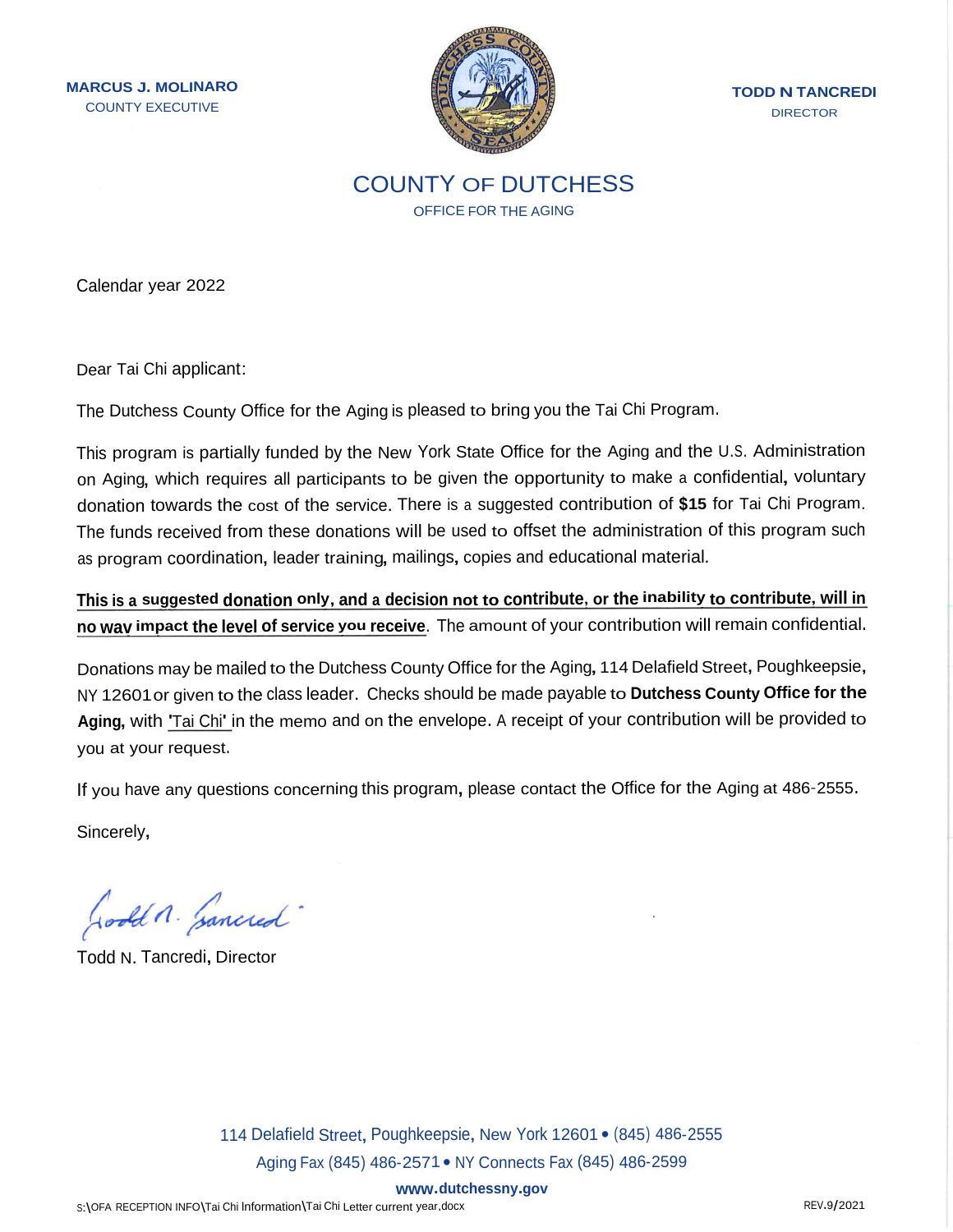

# **DUTCHESS COUNTY OFFICE FOR THE AGING**

## TAI CHI FOR ARTHRITIS AND FALL PREVENTION

#### **PARTICIPANT INFORMATION**

| DATE:    |                                      |                                                                   |
|----------|--------------------------------------|-------------------------------------------------------------------|
| NAME:    |                                      |                                                                   |
| ADDRESS: | HOME#                                |                                                                   |
|          | CELL#                                |                                                                   |
|          | DOB:                                 | <u> 1999 - Andrea Station Books, amerikansk politik (d. 1989)</u> |
| EMAIL:   |                                      |                                                                   |
|          | <b>EMERGENCY CONTACT INFORMATION</b> |                                                                   |
| NAME:    |                                      |                                                                   |
| HOME#    | CELL#:                               |                                                                   |
| WORK#    |                                      |                                                                   |

**PROGRAM GUIDELINES**: Classes are conducted by certified instructors and are open to any suitable person as specified below, provided they are medically fit to attend the class. The participant is required to have a medical clearance from their doctor prior to beginning the class. This can be in the form of a prescription or doctor's/healthcare provider's note. Participants must present this at the first class. In terms of physical exertion, the Tai Chi exercises in this class would be similar to walking. Tai Chi classes usually last for one hour.

Participants should be (1) 60 years or older. (2) Interested in improving balance, strength and endurance. (3) Able to exercise in a standing position.

Classes are one hour in length, with periods of rest as needed. In terms of physical exertion, the Tai Chi exercises in this class would be similar to walking.

Participants will be encouraged to work within their own comfort zones at all times. They will perform gentle warm up exercises at the beginning of the class and cool-down exercises at the end.

### **ACKNOWLEDGEMENT OF PERSONAL RESPONSIBILITY/WAIVER**

I have read the program guidelines and understand that there is an inherent risk in any exercise activities. I agree to abide by the rules set out.

In consideration for admission to this class I hereby (a) accept full responsibility for, and assume the risk of any injuries sustained because of my participation in this class or practice of Tai Chi; (b) release and hold harmless the Dutchess County Office for the Aging, County of Dutchess, its respective officers, directors, the instructors, Program Coordinators, facility landlord, and all personnel in association with this class from any liabilities, injuries and expenses which may arise as a result of participation in this class or practice or lessons involving Tai Chi.

PARTICIPANT'S SIGNATURE THE RESERVE OF THE RESERVE OF THE PARTICIPANT'S SIGNATURE